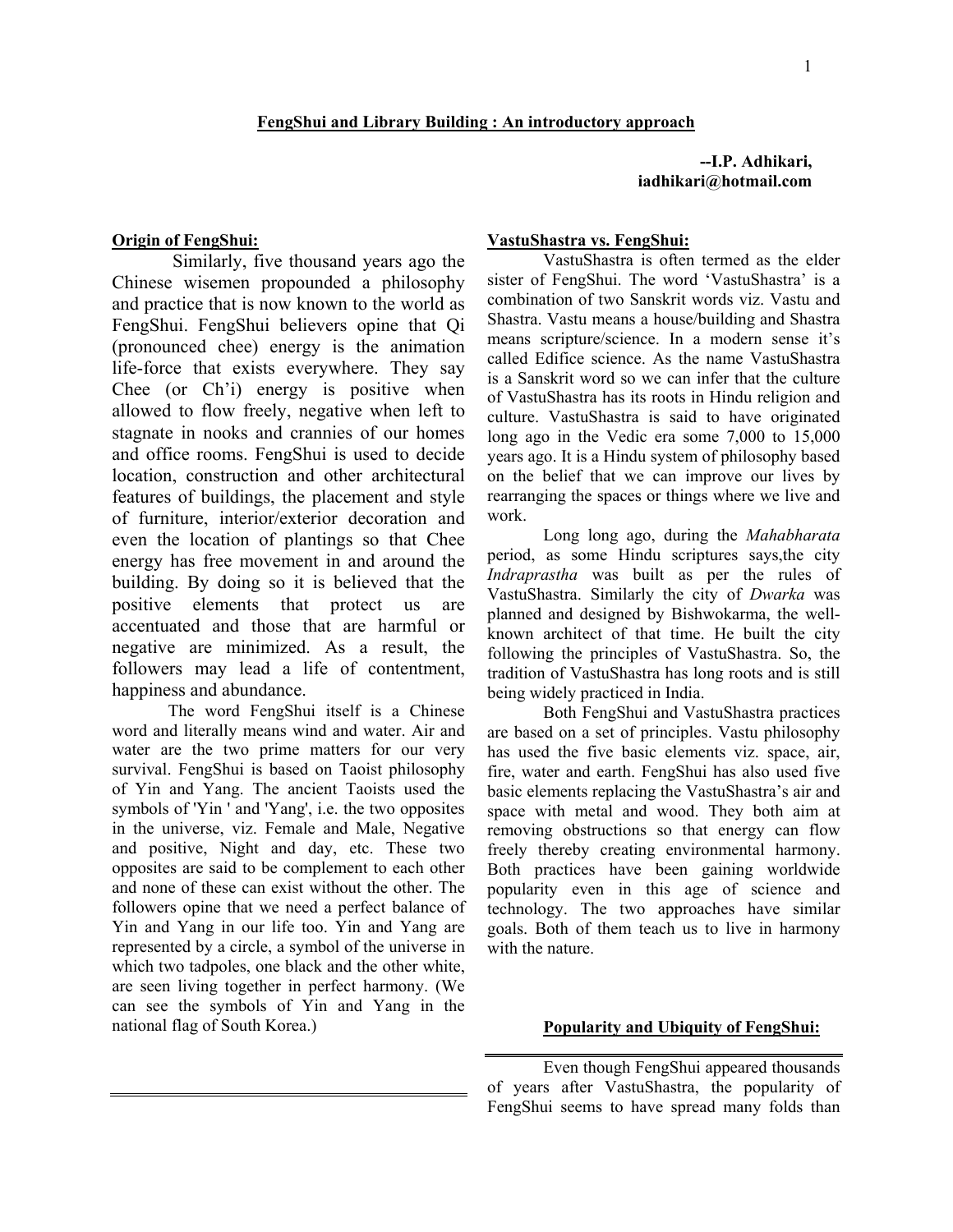that of VastuShastra. Nowadays the presence of FengShui practice can be felt in almost all over the developed countries in Europe, US, Australia etc. FengShui practice has even invaded the place of origin of VastuShastra i.e. India. The constructors of residential or business office buildings or even the general folks of urban India have started applying FengShui techniques & remedies in addition to VastuShastra

Hong Kong is very famous in FengShui culture. FengShui experts say that Hong Kong itself is situated in a naturally good FengShui position, that's why she has made astounding progress in business and commerce and has become a business hub in Asia. Secondly its people apply FengShui very much during or before the making of their new homes and business/office complexes. Even if their homes are not in accordance with FengShui principles then they resort to FengShui remedies to correct the mistakes. Jokingly one author has mentioned the scenes of many places where mirrors could be seen placed on the outside walls of the homes of Hong Kong citizens. On seeing this, the author felt as if there was a mirror war in the neighborhood. Later, he found out this practice of mirror hanging on outside walls was done simply to ward off the evil eyes (often called the poison arrows) symbolically, according to FengShui culture.

The HSBC (Hong Kong Shanghai Banking Corporation) building in Hong Kong is one of the many buildings that is said to have followed FengShui principles. Even the elevators<sup>1</sup> of the HSBC building are said have been constructed in accordance with the FengShui principles. Outside Hong Kong, the presence of FengShui can be seen vividly in the United States. In the US alone, dozens of books have been written on FengShui. Many consultants have succeeded in selling their FengShui ideas to the very modern people. The FengShui consultants have even found the opportunity to air their FengShui related ideas through T.V shows and many websites can be found exclusively devoted to FengShui.

Actually the popularity and ubiquity of FengShui is attributed to its simplicity, because its principles are comparatively very simple than that of VastuShastra. In addition, FengShui gives emphasis on beauty, comfort and functionality. That's the main reason behind its popularity.

### **Library's success and FengShui:**

A library is established with the objective of serving the people. Its success is measured by its popularity, the frequency of library users' visits per year and by means of making the most of its holdings. Collecting volumes of books, rendering variety of services and employing trained librarians are not enough. EVEN A WELL STOCKED LIBRARY WHICH RENDERS A VARIETY OF SERVICES WITH WELL TRAINED LIBRARIANS is bound to succeed or fail on the following grounds.

### **Layer I: Approachability**:

Libraries are intensively used. And the more it is visited and used the more it is termed successful. Therefore, it is better that a library building must be constructed or housed at a centrally located place so that maximum number of persons could approach the library with ease. But it doesn't mean that it should be located near to a potentially heavily crowded place. A place where there is always commotion is against the sentiment of FengShui. On the other hand if a particular library is located very far away or not at an easily approachable place, even if it has very good stock of books with best services the library cannot draw maximum number of people as expected. In this case, most of the library holdings remain unused. And such a situation cannot be termed as success of the library.

For example, our Nepal National Library's location is considered in a remote area i.e. too far away from the city center. So, it is difficult to approach the library too often even in need. Secondly it has not its own building. It has occupied a few rooms of the ministry of general administration at Pulchowk. Thus, it tends to be totally dominated by the giant size of the ministry. Had the NNL been housed somewhere near the city centre, the number of visitors or users would have increased in many folds. Both VastuShastra and FengShui give importance on the right location of buildings whether it is a home or a business complex or an organization.

l

#### **Layer II: Beauty or aesthetic quality:**

<sup>&</sup>lt;sup>1</sup> National Geographic TV channel, "The Megacities,

<sup>…</sup>HongKong."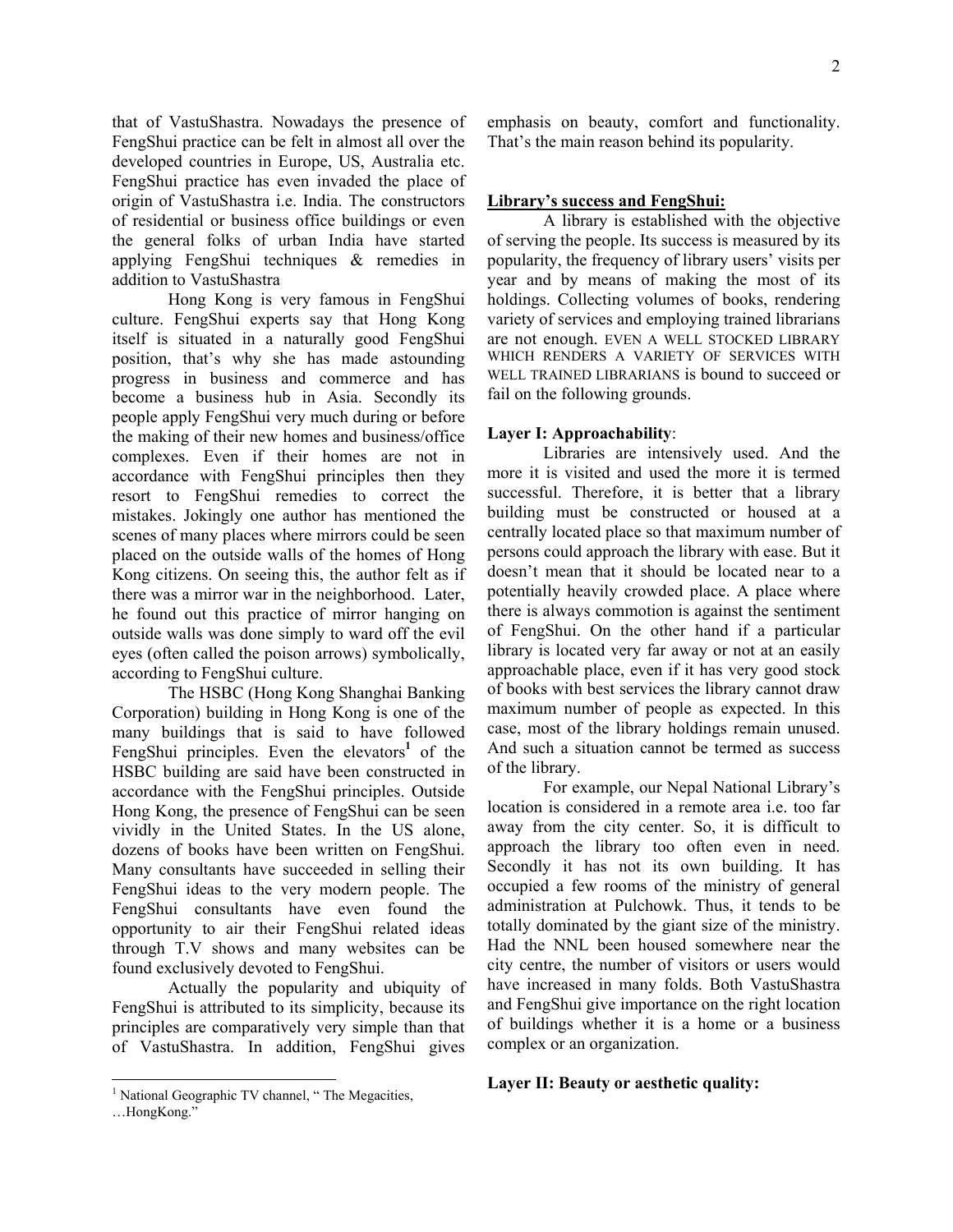3

From the time immemorial beauty has always been the enchanting force to human beings. Flowers, birds, greeneries, water ponds etc have always fascinated and soothed the human minds and senses. Many wars have been fought for the possession of beautiful things. It is a human desire to use or keep or watch beautiful things. Naturally, where there is beauty, we are attracted to it and tend to stay there longer. FengShui has always given emphasis on beautiful surroundings. We the librarians or the concerned persons too have to have a sense of aesthetic appreciation. FengShui emphasizes on creating pleasing atmosphere. People visit the library as naturally as they go into their own living rooms. So unless the environment is pleasing people do not generally go there or stay there for longer periods.

Symmetry is the prime factor in beauty. This world is amazingly symmetrical. Asymmetrical things look ugly and clumsy, be it an object or a person or building. If each of the two equal halves of anything looks like a mirror image of the other half then it is perfectly symmetrical. For example our two eyes or ears or hands etc are exactly symmetrical. Even if a single object, for example, our nose or any one of body parts (or any natural object) is imaginarily cut into two halves, we see that each of the two halves exactly resembles to the other, i.e. they look exactly symmetrical to each other. This same principle is applied to a building.

Secondly, FengShui advises to unclutter the room's space. Discard unnecessary items that have occupied the space causing hindrance or distraction. Library's space should be kept uncluttered by discarding unused and outdated books & journals. Similarly, the furniture or equipment that is no longer in use must be removed from the spaces that could be better utilized in other ways. Thirdly, FengShui strongly advises to keep the rooms or other visible things and spaces neat, clean and tidy. All these factors enhance the beauty of a building and rooms.

# **Layer III: Comfortability**:

Once the people find it easy to approach a library and get fascinated by its beauty, then they seek comfortable environment to remain there till they finish their objective of visiting that particular library. FengShui emphasizes on comfortability as much as the other previous two qualities. Well ventilated room(s) with enough light makes the readers feel comfortable upon entering the library and only then, they begin to think of finding a comfortable place to read books, journals etc. Therefore, the chairs and tables should also be comfortable and the combination of the sitting position on the chair and writing on the table should not make him/her feel uncomfortable.

Keeping this in mind and realizing the fact that beautiful things are not complete in themselves, many furniture manufacturers in developed countries have begun to produce furniture in accordance with ergonomic principles. Ergonomics is a study of designing of equipment and furniture in order to help people work more efficiently for longer periods. Ergonomically designed furniture or equipment greatly minimizes the risk of eye strain, backbone ache, legs' tiredness etc. But in developing countries, this principle does not seem to have been practiced or even known by the furniture manufacturers. Besides this, it is often found to our dismay or even to a ridiculous extent to see a chair's legs got broken as soon as a person sits on it or even gets his/her trouser torn by protruding nails from the old chairs. FengShui does not even allow us to use the tables or other furniture that have pointed corners, and advises us to use round tables and other round-cornered furniture instead. Not only chairs or tables but other equipments also need to be made comfortable.

## **Layer IV: Functional quality:**

Next comes functional quality. It completes or fulfils the beauty and comfortability of anything. FengShui greatly emphasizes on functionality of a building or equipment inside a building. Non-functional equipments are in themselves symbols of bad FengShui. First of all library building architecture should be relevant to the user's requirements, relevant to the library's objective of holding the stock. Here relevant means functional. A beautiful library with comfortable furniture environment cannot serve the clientele well if the equipments in the library kept for use are not functional i.e. do not work well rather such a situation greatly irritates the users. They feel that using such non-functional equipment or materials is a mere wastage of their valuable time and energy. As a consequence they stop using them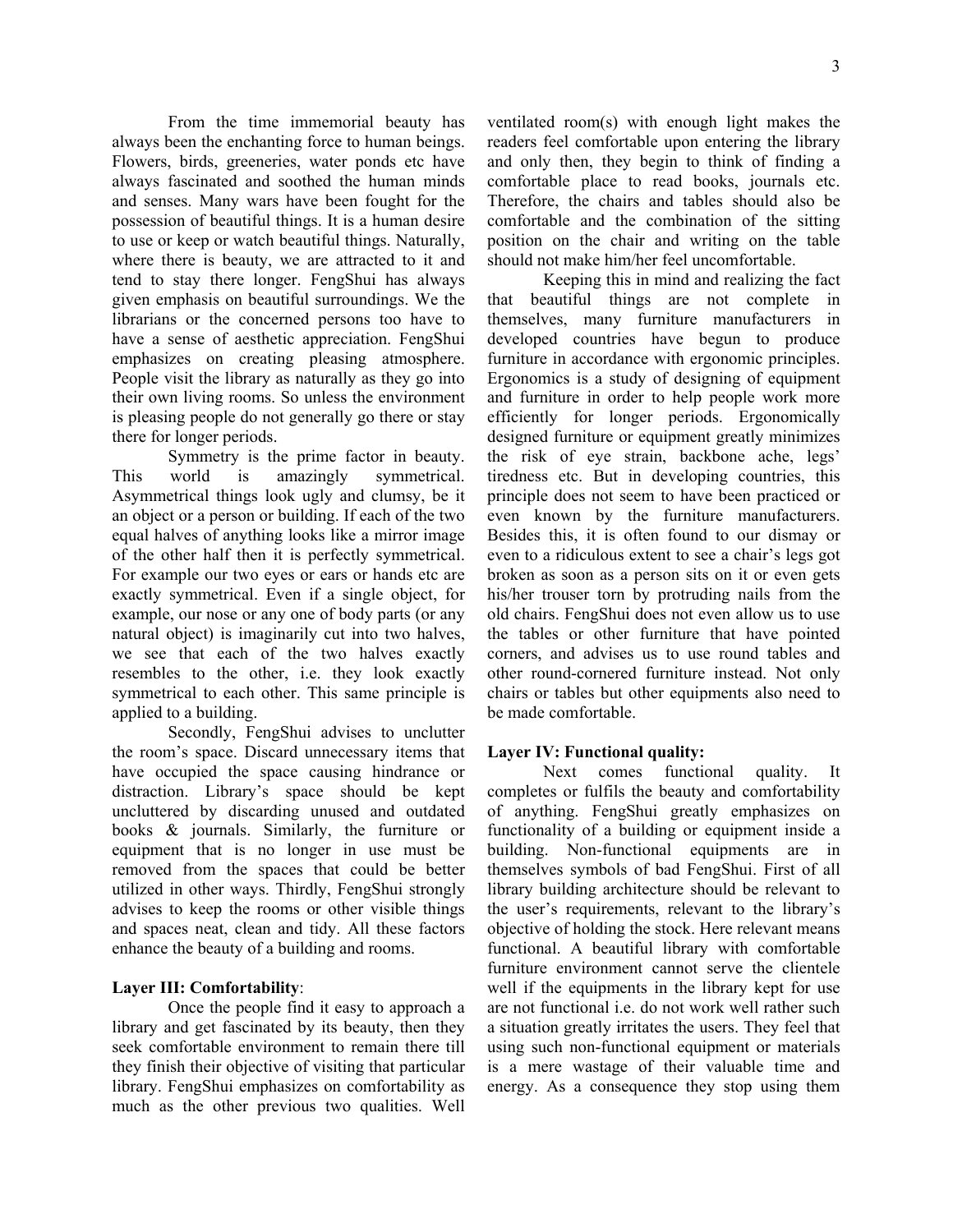and leave the library without fulfilling their objective of visiting the library.

As said earlier such things are to be discarded or repaired as soon as possible so that these incomplete items would not distract or cause hindrance to the users. A computer or its program that does not operate well or a beautiful book that has missing pages or has out of date contents or a costly photocopy machine that does not work well etc. are some examples of nonfunctional items. So, functionality of library equipment is as important as a beautifully designed building with cozy interior environment.

## **Layer V: Service attitude**:

Actually it has nothing to do with library building or equipment. However, it plays a vital role in attracting library users in making a library succeed in its endeavors. It is entirely an internalbeauty concept. As the clean tidy and beautiful environment is important so is a library staff's welcoming and helpful attitude. FengShui gives emphasis on a person's ability to be friendly to create congenial environment in the workplace. An employee who works in a grudging mood generates bad Chee and eventually dispels the potential users as well as the permanent ones. So, service attitude of the library staff is considered supreme.

## **FengShui in Nepal and Libraries:**

Concerning Nepal, until less than a decade ago, FengShui was not known even to the urban educated people of Kathmandu. Nowadays the teenage youths in Kathmandu can be seen buying the FengShui items such as the idols of laughing Buddha, wind chimes, crystal balls etc in the local Tibetan shops. Some construction companies of civil homes in Kathmandu claim to have followed and applied the principles of both the FengShui and VastuShastra in their new buildings. And the educated people seem to have started taking interest in FengShui before they build their home.

In Nepal, there is no standard for a new library construction as yet. In the Govt. and University colleges, due to many reasons, (mainly economic of course) the libraries do not have their own building to house the books. The libraries occupy only a small room(s) of their parent body or housed in buildings primarily constructed for other purposes. People do not know that there is a library in the vicinity. Some libraries are set up near to a potentially very crowded place thus making prone to the disturbances from activities outside while some other libraries are set up at a far away inconspicuous place simply because the space or room was made available free of cost. In addition, the library rooms or shelves look cluttered, dirty and dusty. The spaces or equipment are not comfortable. Furniture and equipment are normally found non-functional. And obviously, all these things are against the sentiment of FengShui. These could be some of the reasons why such libraries are not frequented by most users.

#### **The Concept of Remedies:**

The FengShui experts opine that the bad effects of wrongly constructed buildings can be retarded by means of applying remedies. People buy these remedial ideas too but many people do not think that these remedies really work.

Hanging wind chimes on the ceilings, placing mirrors on the outside walls of the home (to ward off the poisonous arrows of the evil eyes), keeping miniature objects such as the image of laughing Buddha, tortoise, frogs, old coins, putting flower vases, keeping aquariums of gold fishes etc are some of the easy remedies that are prescribed by the FengShui experts to retard the evil effects of Bad FengShui construction.

But in reality, it is certain that the remedies do two good things. Firstly, the remedial items surely enhance the beauty of the surroundings and give us pleasant feelings. Secondly, they provide remedies at least symbolically, so that we could solace ourselves saying that remedies have been placed therefore no potential harm will come to trouble us. But actually it is not wise to construct a structure and later resort to the remedies. One writer says - "FengShui can not remedy a person or thing it can only bring the best out of what is already there".

#### **Conclusion:**

Even though being an ancient Chinese tradition, FengShui culture bears many useful and scientific reasons to be incorporated into our homebuilding practice. Being impressed by its useful architectural concepts many homebuilder companies as well as the individuals have been following its principles with amazing results. Thus FengShui culture has grown worldwide. The